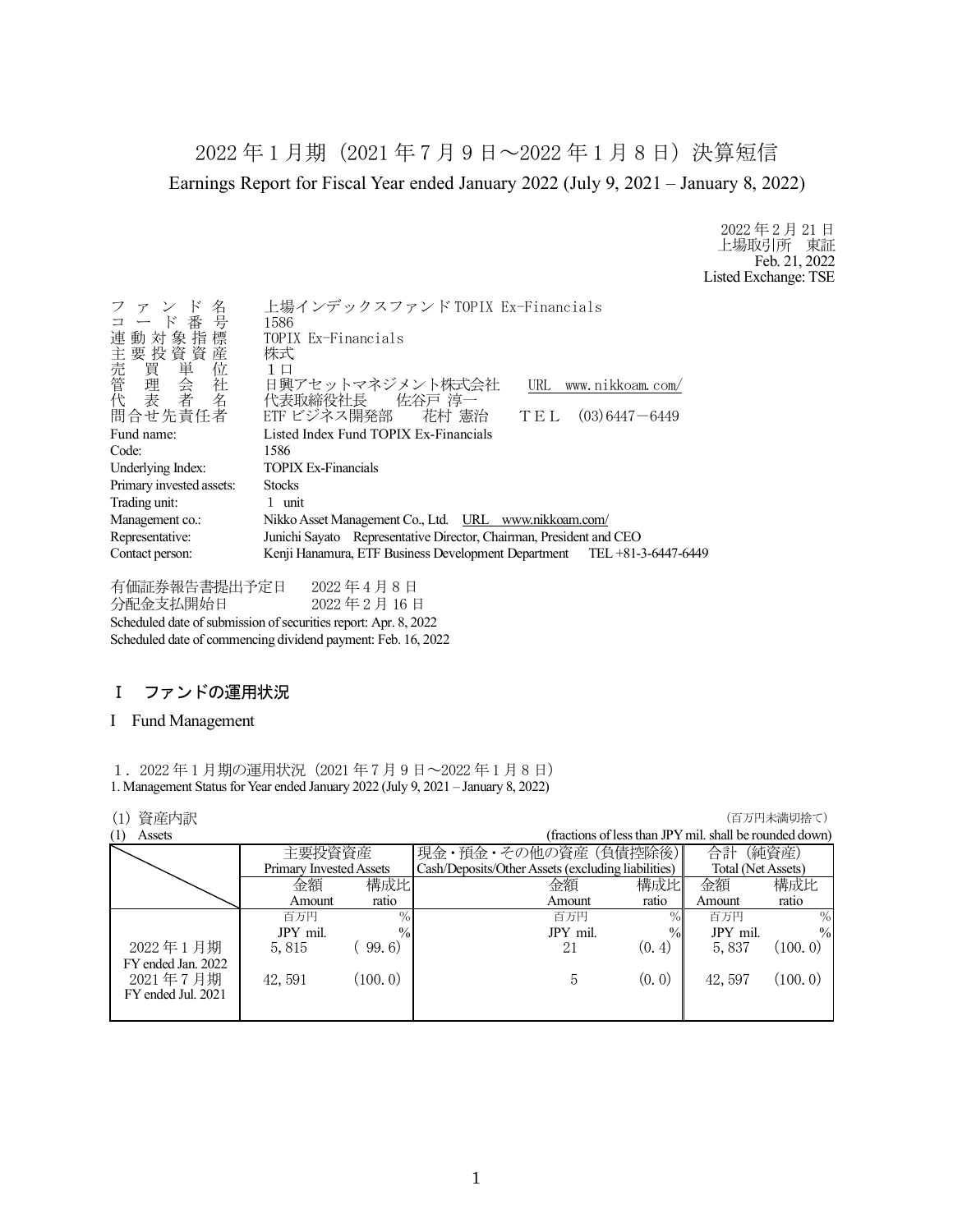#### (2) 設定・解約実績

#### (2) Creation and Redemption

|                                                      | 前計算期間末発行済口数<br>No. of Issued Units at End of<br>Previous Fiscal Period | 設定口数<br>No. of Units<br>Created<br>(②) | 解約口数<br>No. of Units<br>Redeemed<br>$(\circledS)$ | 当計算期間末発行済口数<br>No. of Issued Units at End of<br><b>Fiscal Period</b><br>$(①+②-③)$ |
|------------------------------------------------------|------------------------------------------------------------------------|----------------------------------------|---------------------------------------------------|-----------------------------------------------------------------------------------|
|                                                      | 千口                                                                     | 千口                                     | 千口                                                | 千日                                                                                |
|                                                      | '000 units                                                             | '000 units                             | '000 units                                        | '000 units                                                                        |
| 2022年1月期                                             | 24,833                                                                 | 119                                    | 21,508                                            | 3, 444                                                                            |
| FY ended Jan. 2022<br>2021年7月期<br>FY ended Jul. 2021 | 10,008                                                                 | 21,814                                 | 6,989                                             | 24,833                                                                            |

#### (3) 基準価額

(3) Net Asset Value

|                                                      | 総資産<br>Total Assets<br>$\circledcirc$ | 負債<br>Liabilities<br>(②) | 純資産<br>Net Assets<br>$(\textcircled{3}(\textcircled{1}-\textcircled{2}))$ | 1口当たり基準価額<br>((3)当計算期間末発行済口数)<br>$\times$ 1)<br>Net Asset Value per 1 unit<br>$((\textcircled{3}/No. of Issued Units at End of Fiscal Period)\times 1)$ |
|------------------------------------------------------|---------------------------------------|--------------------------|---------------------------------------------------------------------------|---------------------------------------------------------------------------------------------------------------------------------------------------------|
|                                                      | 百万円                                   | 百万円                      | 百万円                                                                       | 円                                                                                                                                                       |
|                                                      | JPY mil.                              | JPY mil.                 | JPY mil.                                                                  | <b>JPY</b>                                                                                                                                              |
| 2022年1月期                                             | 6, 154                                | 317                      | 5,837                                                                     | 1,694.6                                                                                                                                                 |
| FY ended Jan. 2022<br>2021年7月期<br>FY ended Jul. 2021 | 42,720                                | 123                      | 42,597                                                                    | 1, 715.3                                                                                                                                                |

#### (4) 分配金

(4) Dividend Payment

|                                | 1口当たり分配金<br>Dividend per 1 unit |
|--------------------------------|---------------------------------|
|                                | 円                               |
|                                | JPY                             |
| 2022年1月期<br>FY ended Jan. 2022 | 88                              |
| 2021年7月期<br>FY ended Jul. 2021 | 4                               |

(注)分配金は売買単位当たりの金額

\*Dividend per Trading Unit

2.会計方針の変更

2. Change in Accounting Policies

① 会計基準等の改正に伴う変更 無

- ①Changes accompanying revision to accounting standards, etc. No ② ①以外の変更 無
- ②Changes other than those in ① No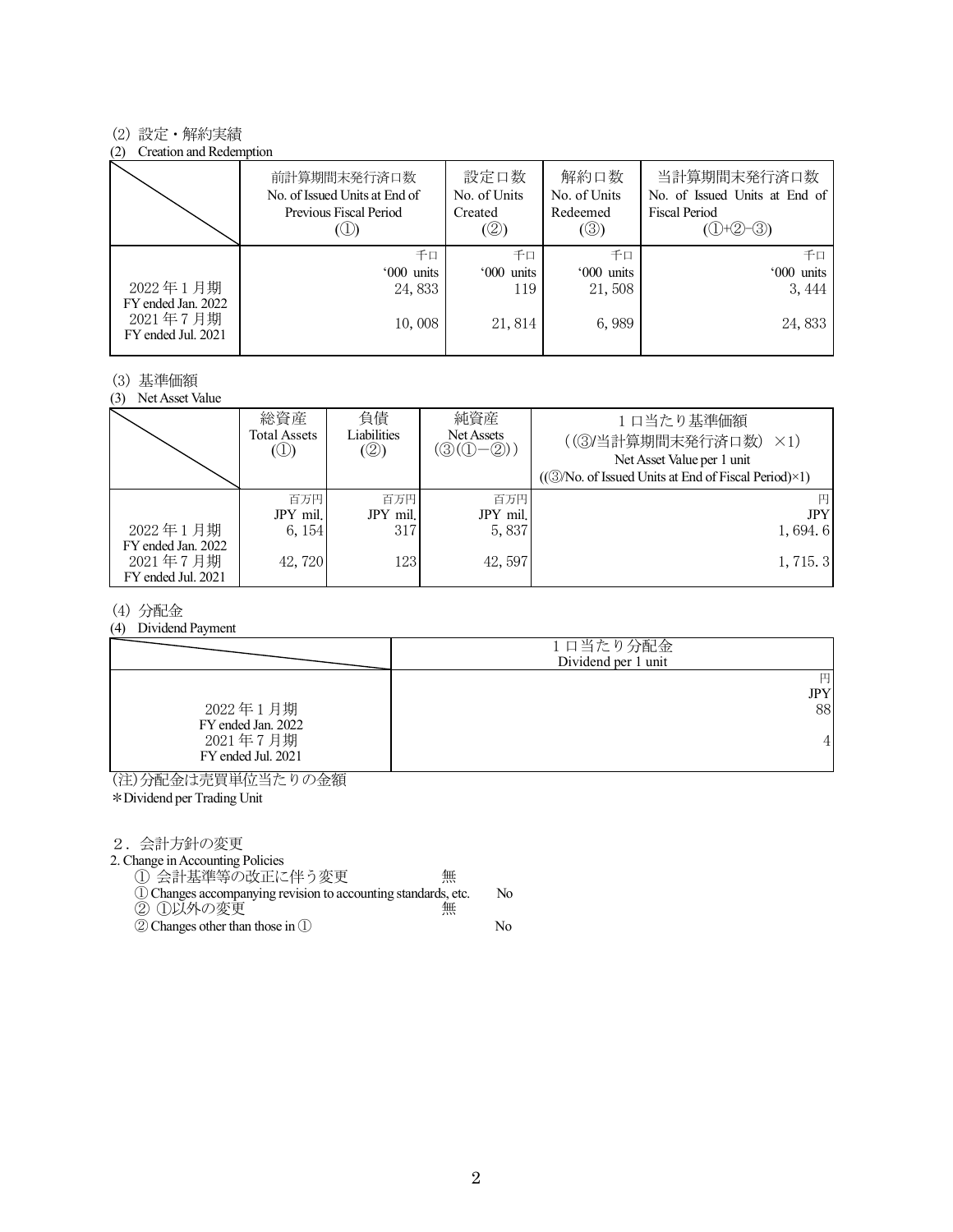# Ⅱ 財務諸表等 Financial Statements

# (1)貸借対照表 Balance Sheet

|                                                        |                                                                           | (単位:円) (Unit: JPY)                                                        |
|--------------------------------------------------------|---------------------------------------------------------------------------|---------------------------------------------------------------------------|
|                                                        | 第16期<br>2021年7月8日現在<br>16 <sup>th</sup> Fiscal Year<br>As of Jul. 8, 2021 | 第17期<br>2022年1月8日現在<br>17 <sup>th</sup> Fiscal Year<br>As of Jan. 8, 2022 |
| 資産の部 Assets                                            |                                                                           |                                                                           |
| 流動資産 Current assets                                    |                                                                           |                                                                           |
| コール・ローン Call loans                                     | 71, 014, 902                                                              | 21, 783, 962                                                              |
| 株式 Stocks                                              | 42, 591, 656, 060                                                         | 5, 815, 188, 490                                                          |
| 未収入金 Accounts receivable                               |                                                                           | 307, 670, 100                                                             |
| 未収配当金 Accrued dividend receivable                      | 58, 069, 385                                                              | 10, 228, 308                                                              |
| 流動資産合計 Total current assets                            | 42, 720, 740, 347                                                         | 6, 154, 870, 860                                                          |
| 資産合計 Total assets                                      | 42, 720, 740, 347                                                         | 6, 154, 870, 860                                                          |
| 負債の部 Liabilities                                       |                                                                           |                                                                           |
| 流動負債 Current liabilities                               |                                                                           |                                                                           |
| 未払収益分配金 Unpaid dividends                               | 99, 334, 056                                                              | 303, 117, 232                                                             |
| 未払受託者報酬 Trustee fee payable                            | 4, 286, 947                                                               | 3, 744, 816                                                               |
| 未払委託者報酬 Investment trust<br>management fee payable     | 9, 186, 463                                                               | 8, 024, 746                                                               |
| 未払利息 Accrued interest expenses                         | 54                                                                        |                                                                           |
| その他未払費用 Other accrued expenses                         | 10, 397, 222                                                              | 2, 944, 718                                                               |
| 流動負債合計 Total current liabilities                       | 123, 204, 742                                                             | 317, 831, 512                                                             |
| 負債合計 Total liabilities                                 | 123, 204, 742                                                             | 317, 831, 512                                                             |
| 純資産の部 Net assets                                       |                                                                           |                                                                           |
| 元本等 Principal and other                                |                                                                           |                                                                           |
| 元本 Principal                                           | 24, 833, 514, 000                                                         | 3, 444, 514, 000                                                          |
| 剰余金 Surplus                                            |                                                                           |                                                                           |
| 期末剰余金又は期末欠損金 (△)<br>Surplus (deficit) at end of period | 17, 764, 021, 605                                                         | 2, 392, 525, 348                                                          |
| (分配準備積立金) Reserve for<br>distribution                  | 5, 046, 296                                                               | 306, 326                                                                  |
| 元本等合計 Total principal and other                        | 42, 597, 535, 605                                                         | 5, 837, 039, 348                                                          |
| 純資産合計 Total net assets                                 | 42, 597, 535, 605                                                         | 5, 837, 039, 348                                                          |
| 負債純資産合計 Total liabilities and net<br>assets            | 42, 720, 740, 347                                                         | 6, 154, 870, 860                                                          |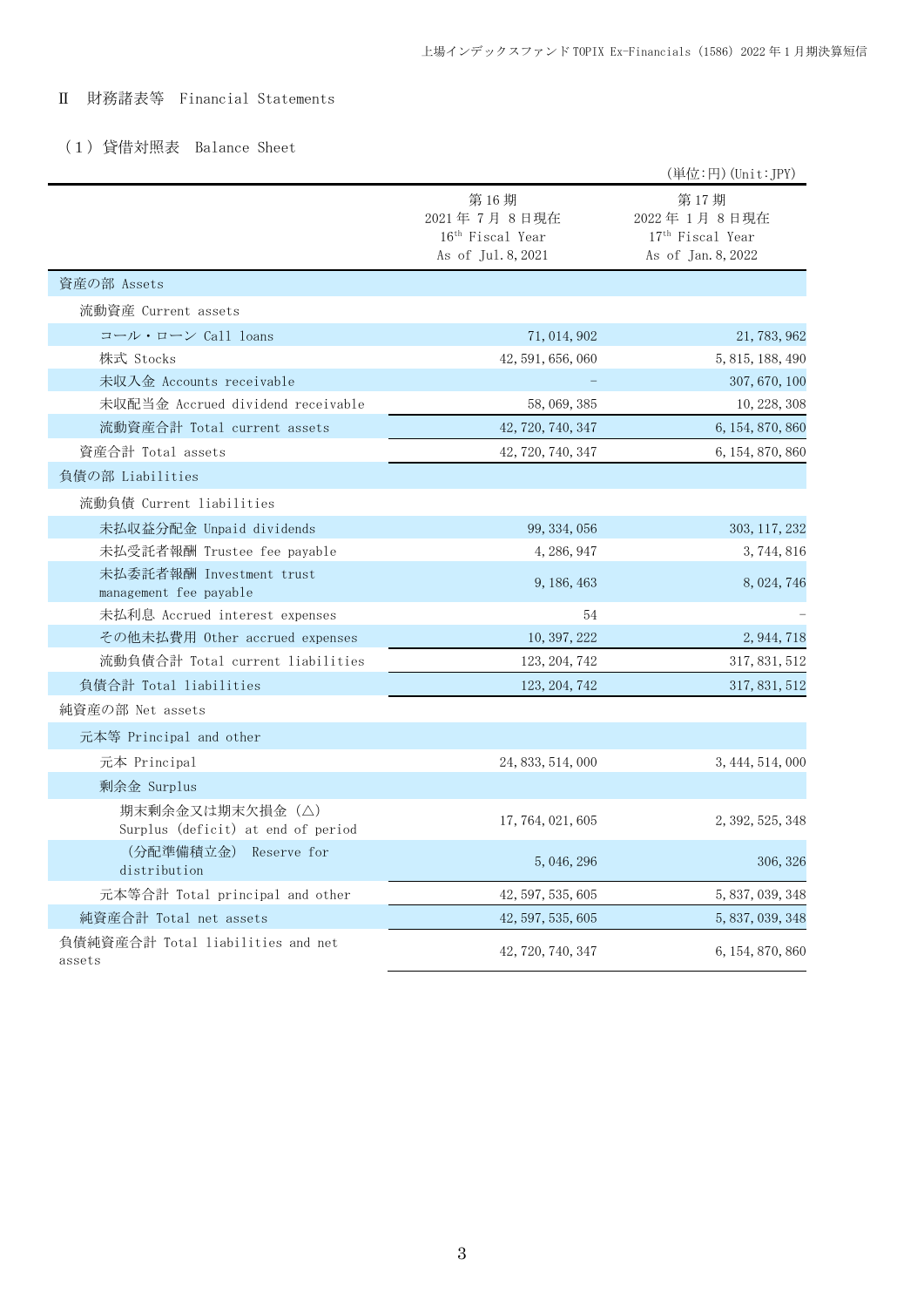## 上場インデックスファンド TOPIX Ex-Financials(1586)2022 年 1 月期決算短信

# (2)損益及び剰余金計算書 Statement of Income and Retained Earnings

|                                                                                                                           |                                                                                                               | (単位:円) (Unit:JPY)                                                                                             |
|---------------------------------------------------------------------------------------------------------------------------|---------------------------------------------------------------------------------------------------------------|---------------------------------------------------------------------------------------------------------------|
|                                                                                                                           | 第16期<br>2021年1月9日<br>自<br>至 2021年7月8日<br>16 <sup>th</sup> Fiscal Year<br>From Jan. 9, 2021<br>to Jul. 8, 2021 | 第17期<br>2021年7月9日<br>目<br>至 2022年1月8日<br>17 <sup>th</sup> Fiscal Year<br>From Jul. 9, 2021<br>to Jan. 8, 2022 |
| 営業収益 Operating revenue                                                                                                    |                                                                                                               |                                                                                                               |
| 受取配当金 Dividends income                                                                                                    | 111, 592, 149                                                                                                 | 312, 925, 232                                                                                                 |
| 受取利息 Interest income                                                                                                      |                                                                                                               | 4                                                                                                             |
| 有価証券売買等損益 Profit and loss on<br>buying and selling of securities and other                                                | 7,068,559                                                                                                     | 1, 011, 185, 813                                                                                              |
| その他収益 Other revenue                                                                                                       | 18,042                                                                                                        | 180, 429                                                                                                      |
| 営業収益合計 Total operating revenue                                                                                            | 118, 678, 750                                                                                                 | 1, 324, 291, 478                                                                                              |
| 営業費用 Operating expenses                                                                                                   |                                                                                                               |                                                                                                               |
| 支払利息 Interest expenses                                                                                                    | 13, 164                                                                                                       | 14, 123                                                                                                       |
| 受託者報酬 Trustee fee                                                                                                         | 4, 286, 947                                                                                                   | 3,744,816                                                                                                     |
| 委託者報酬 Investment trust management fee                                                                                     | 9, 186, 463                                                                                                   | 8, 024, 746                                                                                                   |
| その他費用 Other expenses                                                                                                      | 1, 712, 256                                                                                                   | 2, 944, 718                                                                                                   |
| 営業費用合計 Total operating expenses                                                                                           | 15, 198, 830                                                                                                  | 14, 728, 403                                                                                                  |
| 営業利益又は営業損失 (△) Operating income<br>$(\text{loss})$                                                                        | 103, 479, 920                                                                                                 | 1, 309, 563, 075                                                                                              |
| 経常利益又は経常損失 (△) Ordinary income<br>$(\text{loss})$                                                                         | 103, 479, 920                                                                                                 | 1, 309, 563, 075                                                                                              |
| 当期純利益又は当期純損失 (△) Net income<br>$(\text{loss})$                                                                            | 103, 479, 920                                                                                                 | 1, 309, 563, 075                                                                                              |
| 一部解約に伴う当期純利益金額の分配額又は一部解<br>約に伴う当期純損失金額の分配額 (△)<br>Distribution of net income (loss) from partial<br>redemptions           |                                                                                                               |                                                                                                               |
| 期首剰余金又は期首欠損金 (△) Surplus<br>(deficit) at beginning of period                                                              | 6, 493, 057, 441                                                                                              | 17, 764, 021, 605                                                                                             |
| 剰余金増加額又は欠損金減少額 Increase in<br>surplus or decrease in deficit                                                              | 16, 403, 783, 200                                                                                             | 88, 949, 400                                                                                                  |
| 当期一部解約に伴う剰余金増加額又は欠損金減<br>少額 Increase in surplus or decrease in<br>deficit from partial redemptions                        |                                                                                                               |                                                                                                               |
| 当期追加信託に伴う剰余金増加額又は欠損金減<br>少額 Increase in surplus or decrease in<br>deficit from additional subscriptions for<br>the period | 16, 403, 783, 200                                                                                             | 88, 949, 400                                                                                                  |
| 剰余金減少額又は欠損金増加額 Decrease in<br>surplus or increase in deficit                                                              | 5, 136, 964, 900                                                                                              | 16, 466, 891, 500                                                                                             |
| 当期一部解約に伴う剰余金減少額又は欠損金増<br>加額 Decrease in surplus or increase in<br>deficit from partial redemptions                        | 5, 136, 964, 900                                                                                              | 16, 466, 891, 500                                                                                             |
| 当期追加信託に伴う剰余金減少額又は欠損金増<br>加額 Decrease in surplus or increase in<br>deficit from additional subscriptions for<br>the period |                                                                                                               |                                                                                                               |
| 分配金 Dividends                                                                                                             | 99, 334, 056                                                                                                  | 303, 117, 232                                                                                                 |
| 期末剰余金又は期末欠損金(△)<br>Surplus<br>(deficit) at end of period                                                                  | 17, 764, 021, 605                                                                                             | 2, 392, 525, 348                                                                                              |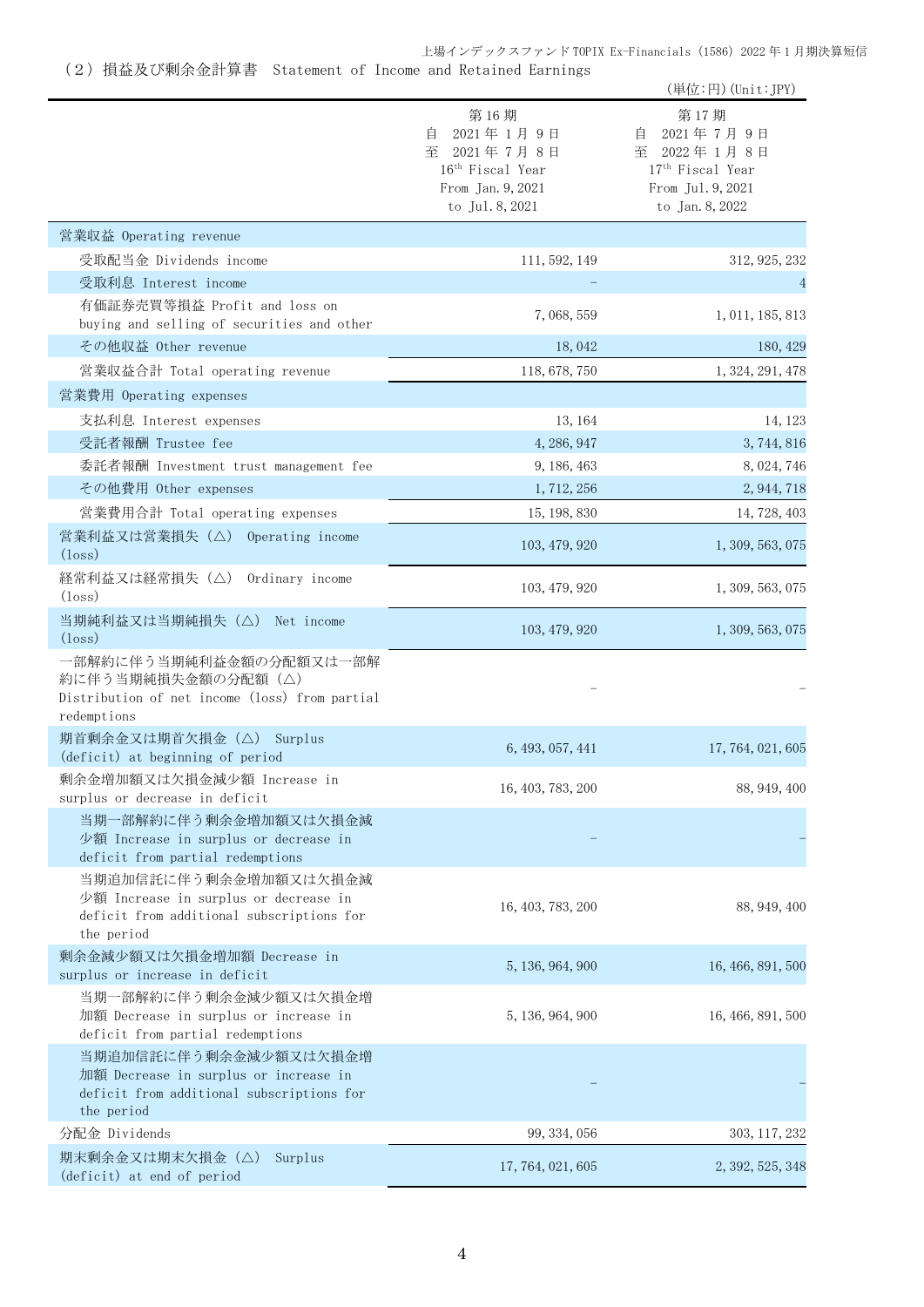(3)注記表

(重要な会計方針に係る事項に関する注記)

| 有価証券の評価基準及び評価方法 | 株式は移動平均法に基づき、以下のとおり原則として時価で評価しております。   |
|-----------------|----------------------------------------|
|                 | (1)金融商品取引所等に上場されている有価証券                |
|                 | 金融商品取引所等に上場されている有価証券は、原則として金融商品取引所等にお  |
|                 | ける計算期間末日の最終相場(外貨建証券の場合は計算期間末日において知りうる  |
|                 | 直近の日の最終相場)で評価しております。                   |
|                 | (2) 金融商品取引所等に上場されていない有価証券              |
|                 | 当該有価証券については、原則として、日本証券業協会等発表の店頭売買参考統計  |
|                 | 値(平均値)等、金融商品取引業者、銀行等の提示する価額(ただし、売気配相場  |
|                 | は使用しない) 又は価格提供会社の提供する価額のいずれかから入手した価額で評 |
|                 | 価しております。                               |
|                 | (3) 時価が入手できなかった有価証券                    |
|                 | 適正な評価額を入手できなかった場合又は入手した評価額が時価と認定できない事  |
|                 | 由が認められた場合は、投資信託委託会社が忠実義務に基づいて合理的な事由をも  |
|                 | って時価と認めた価額もしくは受託者と協議のうえ両者が合理的事由をもって時価  |
|                 | と認めた価額で評価しております。                       |

(貸借対照表に関する注記)

|    |           | 第16期               | 第17期               |
|----|-----------|--------------------|--------------------|
|    |           | 2021年7月8日現在        | 2022 年 1月 8 日現在    |
|    | 期首元本額     | $10,008,514,000$ 円 | $24,833,514,000$ 円 |
|    | 期中追加設定元本額 | $21,814,000,000$ 円 | 119,000,000 円      |
|    | 期中一部解約元本額 | $6,989,000,000$ 円  | $21,508,000,000$ 円 |
| 2. | 受益権の総数    | $24,833,514 \Box$  | $3,444,514 \Box$   |

(損益及び剰余金計算書に関する注記)

|   | 第16期           |                     |                | 第17期           |                  |
|---|----------------|---------------------|----------------|----------------|------------------|
|   | 自 2021年1月9日    |                     | 2021年7月9日<br>自 |                |                  |
|   | 至 2021年7月8日    |                     |                | 至 2022年1月8日    |                  |
|   | 分配金の計算過程       |                     |                | 分配金の計算過程       |                  |
| A | 当期配当等収益額       | 111,597,027円        | A              | 当期配当等収益額       | $313,091,542$ 円  |
| B | 分配準備積立金        | 7,968,991円          | B              | 分配準備積立金        | $5,046,296$ 円    |
|   | 配当等収益額合計(A+B)  | 119,566,018円        | C              | 配当等収益額合計 (A+B) | 318, 137, 838 円  |
| D | 経費             | $15, 185, 666$ 円    | D              | 経費             | 14, 714, 280 円   |
| E | 収益分配可能額 (C-D)  | 104, 380, 352 円     | E              | 収益分配可能額 (C-D)  | 303, 423, 558 円  |
| F | 収益分配金額         | $99,334,056$ P      | F              | 収益分配金額         | 303, 117, 232 円  |
| G | 次期繰越金(分配準備積立金) | $5,046,296$ 円       | G              | 次期繰越金(分配準備積立金) | 306, 326 円       |
|   | $(E-F)$        |                     |                | $(E-F)$        |                  |
| H | 口数             | $24,833,514$ $\Box$ | H              | 口数             | $3,444,514 \Box$ |
|   | 分配金額 (10 口当たり) | 40円                 |                | 分配金額 (10 口当たり) | 880円             |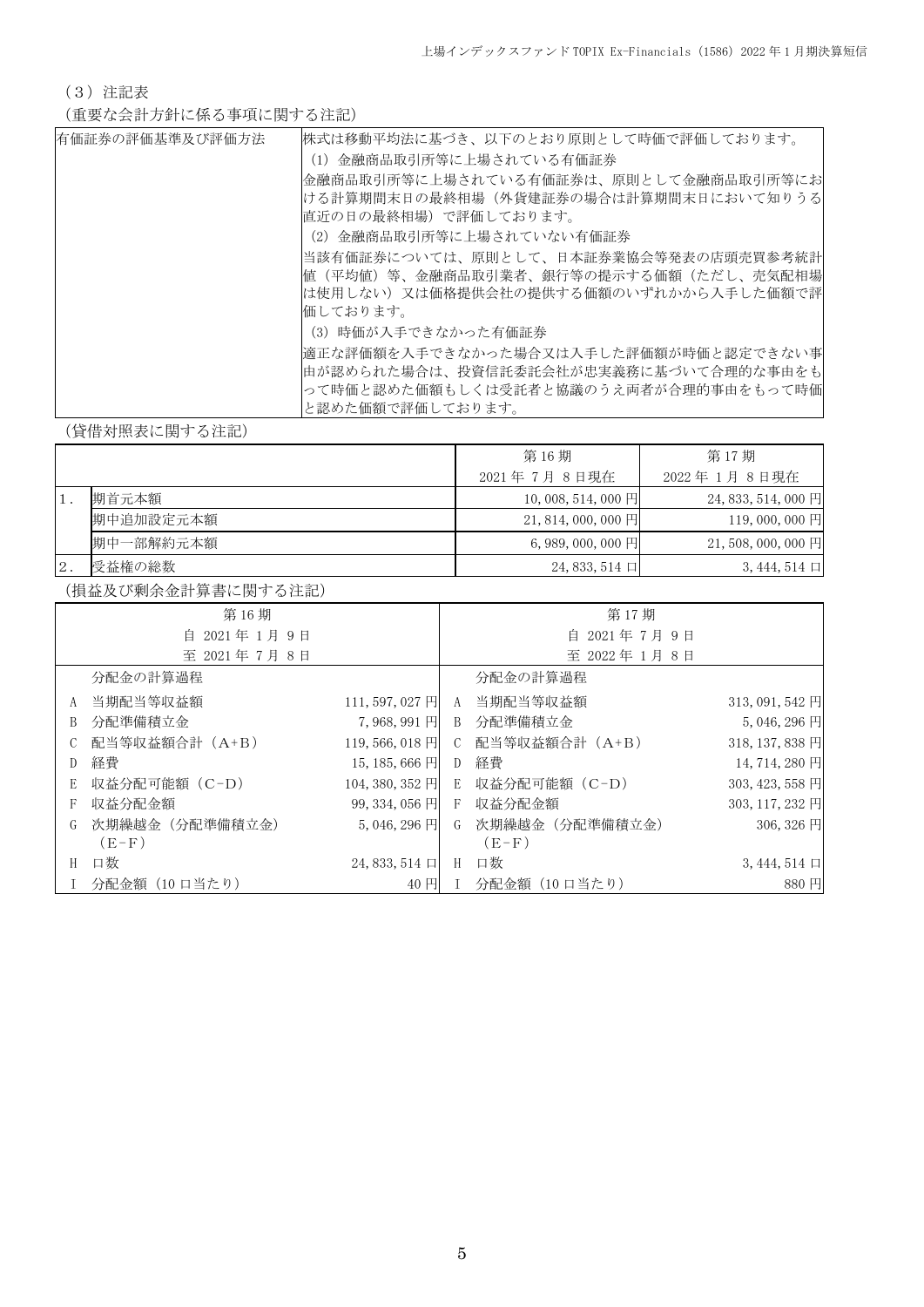(金融商品に関する注記)

### Ⅰ金融商品の状況に関する事項

|                | 第16期                                                                                                                                                                                                                                                                                      | 第17期        |
|----------------|-------------------------------------------------------------------------------------------------------------------------------------------------------------------------------------------------------------------------------------------------------------------------------------------|-------------|
|                | 自 2021年 1月 9日                                                                                                                                                                                                                                                                             | 自 2021年7月9日 |
|                | 至 2021年7月8日                                                                                                                                                                                                                                                                               | 至 2022年1月8日 |
| 金融商品に対する取組方針   | 当ファンドは証券投資信託として、有価 <br>証券、デリバティブ取引等の金融商品の<br>運用を信託約款に定める「運用の基本方<br>針」に基づき行っております。                                                                                                                                                                                                         | 同左          |
| るリスク           | 金融商品の内容及び当該金融商品に係  当ファンドが運用する主な有価証券は、<br>「重要な会計方針に係る事項に関する注<br> 記」の「有価証券の評価基準及び評価方 <br>法」に記載の有価証券等であり、全て売<br> 買目的で保有しております。また、主な<br>デリバティブ取引には、先物取引、オプ<br>ション取引、スワップ取引等があり、信<br>託財産に属する資産の効率的な運用に資<br>するために行うことができます。当該有<br>価証券及びデリバティブ取引には、性質<br>に応じてそれぞれ価格変動リスク、流動<br>性リスク、信用リスク等があります。 | 同左          |
| 金融商品に係るリスク管理体制 | 運用部門、営業部門と独立した組織であ<br>るリスク管理部門を設置し、全社的なリ<br>スク管理活動のモニタリング、指導の一<br>元化を図っております。                                                                                                                                                                                                             | 同左          |

### Ⅱ金融商品の時価等に関する事項

|                              | 第16期<br>2021年7月8日現在                                                                                                                                                                                                 | 第17期<br>2022年1月8日現在 |
|------------------------------|---------------------------------------------------------------------------------------------------------------------------------------------------------------------------------------------------------------------|---------------------|
| 貸借対照表計上額、時価及びその差額            | 貸借対照表計上額は期末の時価で計上し<br>ているため、その差額はありません。                                                                                                                                                                             | 同左                  |
| 時価の算定方法                      | (1)有価証券<br>売買目的有価証券                                                                                                                                                                                                 | (1)有価証券             |
|                              | 重要な会計方針に係る事項に関する注記<br>「有価証券の評価基準及び評価方法」に<br>記載しております。                                                                                                                                                               | 同左                  |
|                              | (2)デリバティブ取引                                                                                                                                                                                                         | (2)デリバティブ取引         |
|                              | 該当事項はありません。                                                                                                                                                                                                         | 同左                  |
|                              | (3)上記以外の金融商品                                                                                                                                                                                                        | (3) 上記以外の金融商品       |
|                              | 短期間で決済されることから、時価は帳<br> 簿価額と近似しているため、当該金融商<br>品の時価を帳簿価額としております。                                                                                                                                                      | 同左                  |
| 金融商品の時価等に関する事項につい <br>ての補足説明 | 金融商品の時価には、市場価格に基づく   金融商品の時価の算定においては一定の<br>価額のほか、市場価格がない場合には合  前提条件等を採用しているため異なる前<br>理的に算定された価額が含まれておりま 提条件等によった場合、当該価額が異な<br>す。当該価額の算定においては一定の前 ることもあります。<br>提条件等を採用しているため、異なる前<br>提条件等によった場合、当該価額が異な<br>ることもあります。 |                     |